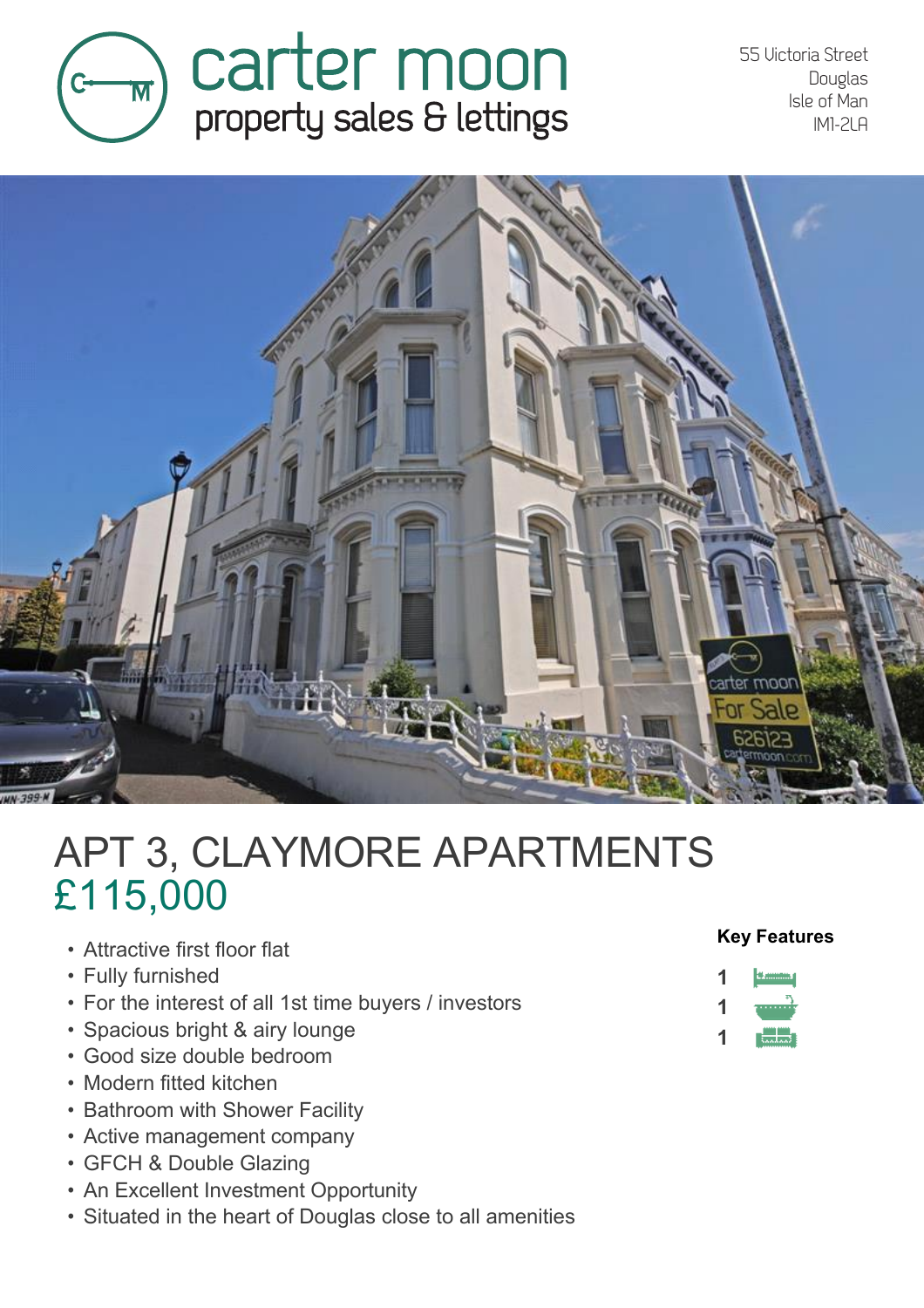#### **Full Description**

This delightful furnished apartment offers excellent bright and airy space and is tastefully appointed throughout. There is good sized lounge/TV room, well fitted kitchen and lovely double bedroom. Good storage facilities. The block also has an active management company providing very tidy communal areas. Located in a very convenient position just a short walk to all local amenities and Douglas town centre. Property runs on gas central heating ( New Boiler ) and is fully uPVC double glazed.

Internal inspection highly advised especially for all the first time buyers out there!!

Detailed accommodation comprises-

Ground floor. COMMUNAL ENTRANCE AND HALLWAY. Very clean and tidy areas. Entry phone system. Staircase to upper floors. First floor. Apartment 3 ENTRANCE HALLWAY Entry phone. Smoke alarm. Bright and airy with natural light. Deep set built-in utilities cupboard. Attractive staircase to upper bedroom floor. LOUNGE/TV ROOM ( 13 ft 6 - 10 ft 7 ) TV/SAT/TEL points. Decorative radiator cover. Multiple power points. Twin uPVC windows that provide plenty of natural light. Door to-KITCHEN ( 8 ft 2 - 8 ft ) Delightful modern kitchen that's fitted with a good range of light oak base,wall and drawer units. Built-in wine holders. Generous work tops incorporating a stainless steel sink unit with mixer tap and drainer. Tiled splash backs. Attractive flooring. Appliances include fridge/freezer, washer/dryer and 4-ring gas hob with oven/grill. Filter hood above. Wall mounted gas combi boiler. Power points. Natural light.

BEDROOM ( 14 ft 7 - 10 ft 2 )

Lovely staircase leading to duplex 'feel' bedroom from main hallway. Bright and airy room with ample space for stand alone furnishings. Power points. High ceiling, Upvc d/g window.

BATHROOM ( 8 ft 2 - 5 ft )

Fitted with a modern 3-piece suite comprising bath unit with chrome shower attachment and screen, pedestal wash hand basin and toilet. Fitted radiator. Attractive half tiled walls. Wall mounted mirror and cabinet. Plenty of natural light.

Tenure: Leasehold (999 years)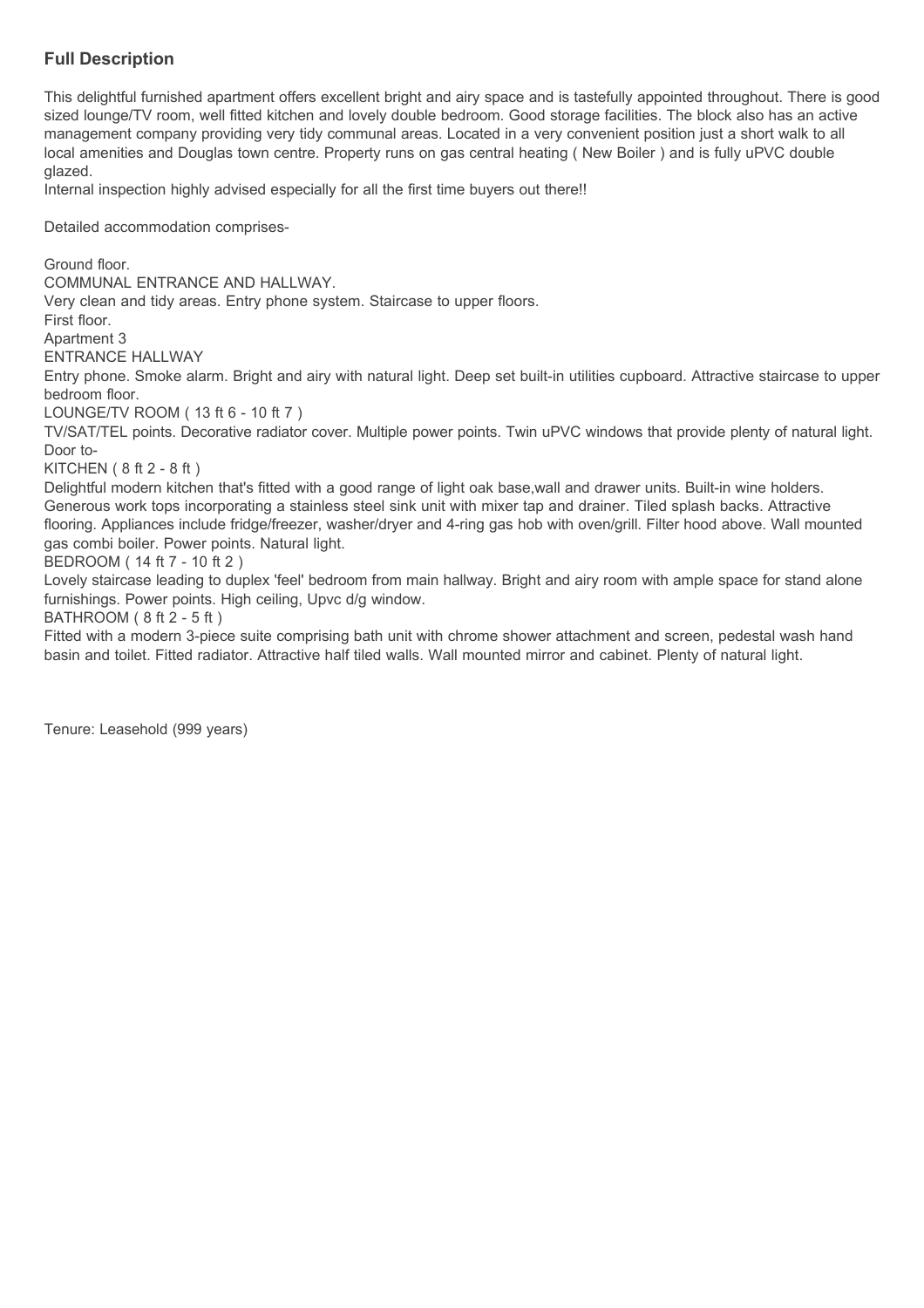